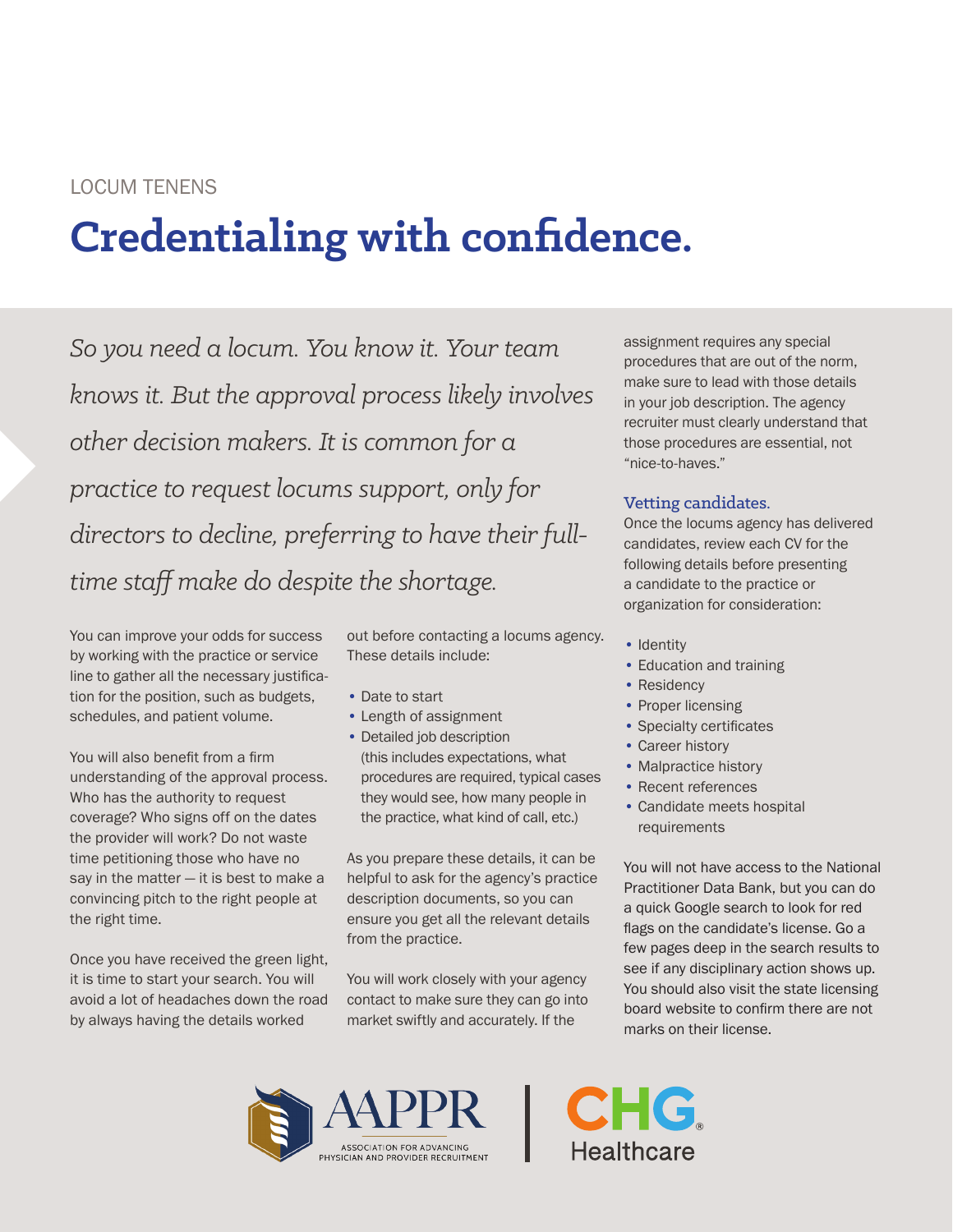Additionally, you can ask the agency for references on the candidate. If the candidate has worked for the agency in the past, you can have the candidate authorize a release of assignment feedback from previous locum assignments. It is also helpful to visit ABMS.org and certificationmatters.org iin order to verify the provider's board certification.

If you have concerns about the candidate, you should not move forward. These screens have traditionally been done over the telephone, but that makes it hard to gauge the candidate's quality and abilities. Video technology is so good and user-friendly that it is not intimidating to people (you can even do them from your smart phone).

By using video chat for your initial screen, you can better gauge the candidate's communication skills and empathy. Ask lots of questions and learn as much as you can. Be wary of

*There is a unique skill set and mindset for locums, so those who have done it successfully in the past are probably more likely to be a good fit.*

## Making the initial screen really count.

Now that you have selected one or more candidates, you will need to schedule an initial screen. This is your chance to glean as much information as possible. Your most important task is to ensure the candidate's:

- 1.Quality and qualifications
- 2.Ability to fit in with the team at the facility
- 3.Desire to be part of the team at facility

Be on the lookout for lone wolves, as the provider must want to be part of the culture and be ready to contribute. You will want to know if they have done locums before. There is a unique skill set and mindset for locums, so those who have done it successfully in the past are probably more likely to be a good fit than a newbie.

candidates who seem too arrogant to answer your questions or simply offer quick responses.

When you are under a tight timeline, you can do this first call with the lead provider or simply let the lead provider conduct the call. Just be sure to tell the provider in advance. Setting expectations is an important way to help the provider feel comfortable and ready to open up.

After confirming the provider has the skills and certifications necessary, you can pass their CV to the decision maker. If approved, the credentialing process transitions to the medical staff office (MSO). The locums company will request the application and begin working to credential the provider, while you monitor the situation. It is important to have a good relationship and communication process with the

medical staff office. This allows you to anticipate issues and get the provider to the facility when necessary.

# What is the agency's process for credentialing?

The answer to this question varies depending on the size and capabilities of the agency. If you want to streamline things and get the best results, you should only work with experienced agencies that have robust processes in place. Speak with your agency contact to understand their process and determine an estimated timeline. Make sure everything will be attainable, as you do not want to have to delay a start date (and potentially impact patient care) due to an unrealistic timeline.

When such agencies confirm a provider, their medical staff services (MSS) team will credential them to JCAHO standards for their malpractice coverage. This entails gathering many of the documents your hospital will need as well, and they will often share them with you to expedite the process.

The main purposes of credentialing are to confirm the provider's professional training and experience by obtaining and evaluating qualifications. This is done by verifying the following through primary sources:

- Identity
- Education and training
- Residency
- Proper licensing
- Specialty certificates
- Career history
- Malpractice insurance
- Candidate meets hospital requirements

The best agencies have dedicated hospital privileging teams that will assist your medical staff office (MSO) in getting what it needs. These agency experts serve as liaisons between the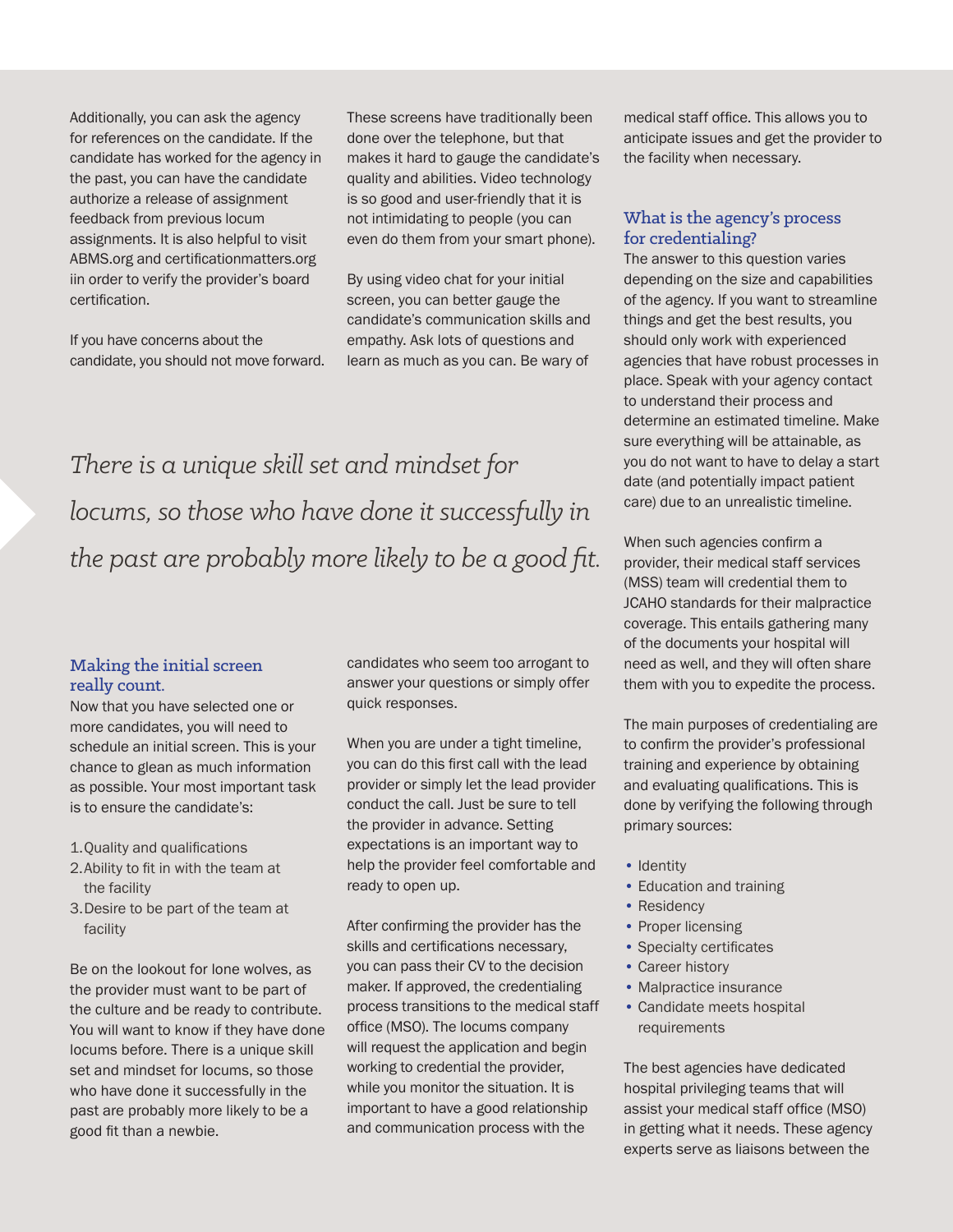

medical staff office and the provider. They will ensure you get what you need, answer questions, and limit the back and forth communication.

When an agency's MSS team is efficient, they can sometimes complete the credentialing in as little as a week. This is only possible if the provider is responsive and quickly turns around paperwork.

The process moves must faster if the provider is already credentialed with the agency, because the MSS team can immediately begin prefilling the client's privileging app with the information they have on file for the provider.

#### The privileging process.

The MSO will use three areas of verification to match requirements. There is a lot of paperwork involved with privileging, so you will want to keep in close contact with the medical staff office so you can keep things organized and moving forward.

If the provider has worked prior locums assignments with the agency, the agency can often help speed things up. They would request the application and then work with the candidate to get the privileges documentation filled out.

The goal is to confirm the provider's:

- Diagnostic and treatment capabilities
- Training and experience
- Credentials are in order

If your timeline is tight and the provider has a clean application with no red flags, they can sometimes get temporary privileging. This arrangement is only possible with sign-off from the key stakeholders. You will need to speak with your MSO to understand the process for temporary privileges, so you can ascertain if it is even an option.

Background checks help to rule out any candidates who have negative sanctions. Here are the three databases most frequently used:

- 1.[National Practitioner Data Bank](https://www.npdb.hrsa.gov/)  [\(NPDB\)](https://www.npdb.hrsa.gov/)
- 2.[Board Action Data Bank of the](https://www.fsmb.org/)  [Federation of State Medical Boards](https://www.fsmb.org/)  [\(FSMB\)](https://www.fsmb.org/)
- 3.[American Medical Association](https://www.ama-assn.org/practice-management/masterfile/ama-physician-masterfile)  [Physician Masterfile \(AMA\)](https://www.ama-assn.org/practice-management/masterfile/ama-physician-masterfile)

After all this information has been collected and verified, it is sent for review by the medical staff committee or other governing body. Stakeholders vary by health system, but usually include some or all of the following:

- Department chair
- Credentials committee chair
- Credentialing committee
- Medical executive committee
- Chief Executive Officer (CEO)
- Governing board
- Chief Medical Officer (CMO)
- Chief of Staff

## Potential challenges to watch for.

One of the most common issues that arises is receiving incomplete information from the applicant. You can help to avoid this by working with a reputable agency that will communicate clearly with the provider and help to keep everything organized. Credentialing software can make everything better by securely archiving all the requests, information, and verifications.

Another problem is being presented with a basic candidate who does not have the qualifications necessary for the assignment. When you need a provider who can perform a specific task, make sure this is crystal clear to the locums agency. Otherwise, you may be presented with a lot of "this person might work" situations.

The quality of candidates will always vary by agency. You can potentially save money with some lower-priced agencies, but those gains are lost if the agency turns out to be disorganized, or worse, dishonest. It all comes down to how well they vet their candidates, handle their credentialing, and support your MSO on credentialing.

When the locums agency does their job, the credentialing process can be quite smooth. Just remember to keep your communication channels open so that you can identify obstacles and keep things moving in a positive direction. A good agency can be a powerful partner throughout the process, saving you time, money, and headaches.

#### Additional resources:

- [AAPPR Credentialing Survey](https://aappr.org/research/locum-tenens-credentialing/)  **[Summary Report](https://aappr.org/research/locum-tenens-credentialing/)**
- [Credentialing Resource Center](https://credentialingresourcecenter.com/)
- [Tips for Credentialing Locum Tenens](https://comphealth.com/resources/credentialing-locum-tenens-providers/)  [Providers](https://comphealth.com/resources/credentialing-locum-tenens-providers/)
- [5 ways to improve the locums](https://comphealth.com/resources/locum-tenens-credentialing-process/)  [credentialing process](https://comphealth.com/resources/locum-tenens-credentialing-process/)